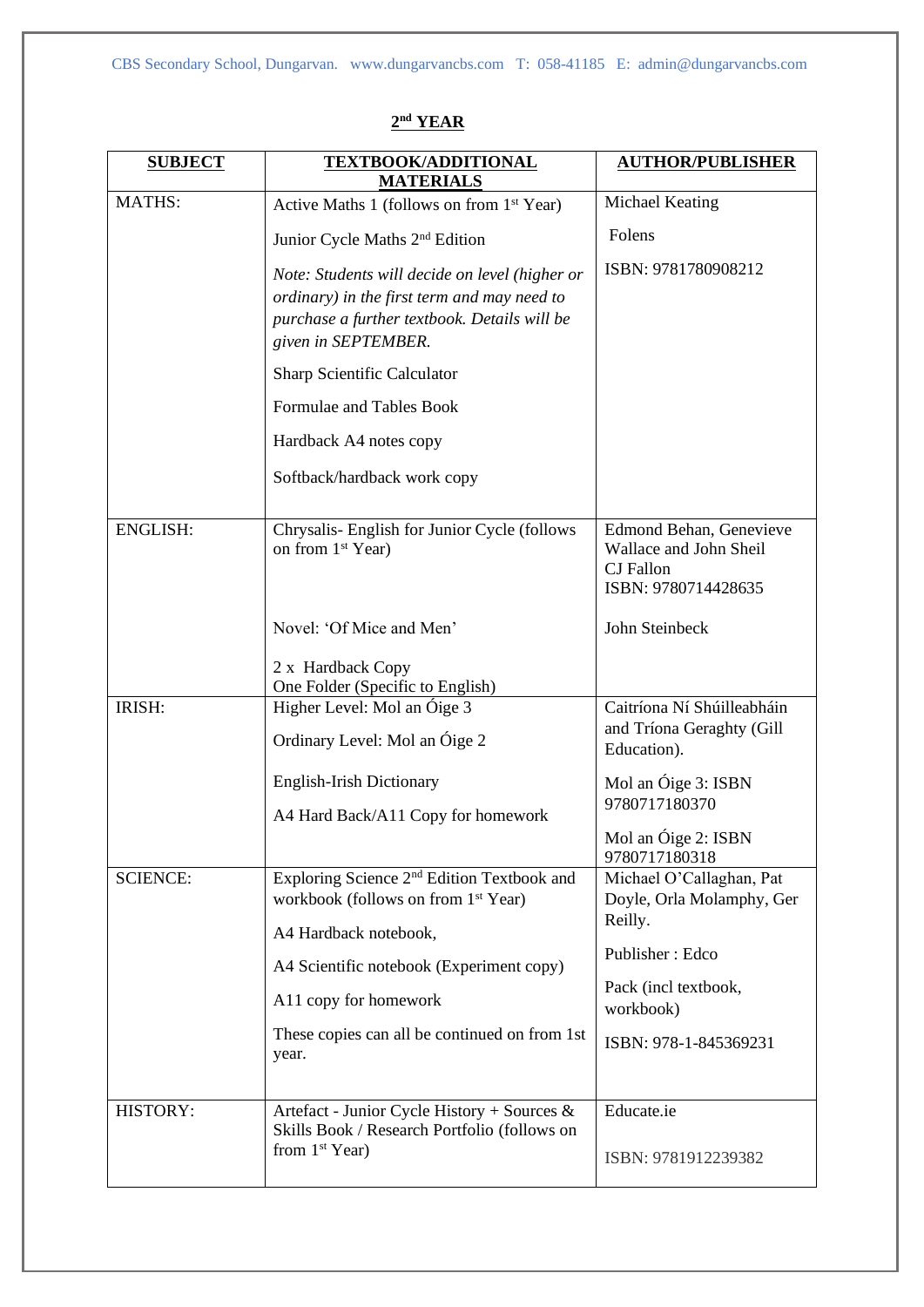|                                   | A4 Hardback Copy (from 1 <sup>st</sup> Year)                                                  |                                                  |
|-----------------------------------|-----------------------------------------------------------------------------------------------|--------------------------------------------------|
|                                   | A11 copy for Homework                                                                         |                                                  |
|                                   |                                                                                               |                                                  |
| <b>GEOGRAPHY:</b>                 | Cyclone Complete Junior Cycle<br>Textbook (follows on from 1 <sup>st</sup> Year)              | <b>Stacy Kenny and Andrew</b><br>Horan           |
|                                   | Cyclone Complete Junior Cycle Geography<br>Skills Book (follows on from 1 <sup>st</sup> Year) | <b>Gill Education</b>                            |
|                                   | A4 Hardback copy (from 1 <sup>st</sup> Year)                                                  | <b>ISBN: Textbook</b><br>9780717179763           |
|                                   | Folder for notes                                                                              | <b>ISBN: Workbook</b><br>9780717180714           |
| <b>BUSINESS</b><br><b>STUDIES</b> | Time for Business (follows on from 1 <sup>st</sup> Year)                                      | Edco                                             |
|                                   | Junior Cycle Business Studies and Activity                                                    | ISBN: 978-1-84536-918-7                          |
|                                   | <b>Book</b>                                                                                   | ISBN: 978-1-84536-919-4                          |
|                                   | A4 Hardback Notebook                                                                          |                                                  |
| C.S.P.E.                          | Make a Difference (follows on from 1 <sup>st</sup> Year)                                      | Authors: Conor Horrison and<br>Máirín Wilson     |
| FRENCH:                           | Bienvenue en France 2                                                                         | ISBN: 9781780907536<br>Joe Dunne                 |
|                                   | 4 <sup>th</sup> edition                                                                       | Folens                                           |
|                                   | 1 x Hardback copy (follows on from 1 <sup>st</sup> Year)                                      | ISBN: 9781780909660                              |
|                                   | 1 x homework copy                                                                             |                                                  |
|                                   | 1 X Small notebook for dictionary                                                             |                                                  |
| <b>GERMAN:</b>                    | To be purchased later in the year and NOT                                                     | Niamh O'Rourke                                   |
|                                   | <u>for September</u>                                                                          | <b>CJ</b> Fallon                                 |
|                                   | Viel Spass 2 (New Edition)                                                                    | ISBN: 9780714425184                              |
| <b>GRAPHICS:</b>                  | WORLD OF GRAPHICS (follows on from<br>$1st Year$ )                                            | Textbook: William Nolan &<br>Patrick Sugrue      |
|                                   | WORLD OF GRAPHICS ACTIVITY BOOK                                                               | Educate.ie                                       |
|                                   |                                                                                               | ISBN: 978-1-912725-45-8                          |
|                                   |                                                                                               | Activity Book: William<br>Nolan & Patrick Sugrue |
|                                   |                                                                                               | Educate.ie                                       |
|                                   |                                                                                               | ISBN: 978-1-912725-46-5                          |
|                                   |                                                                                               |                                                  |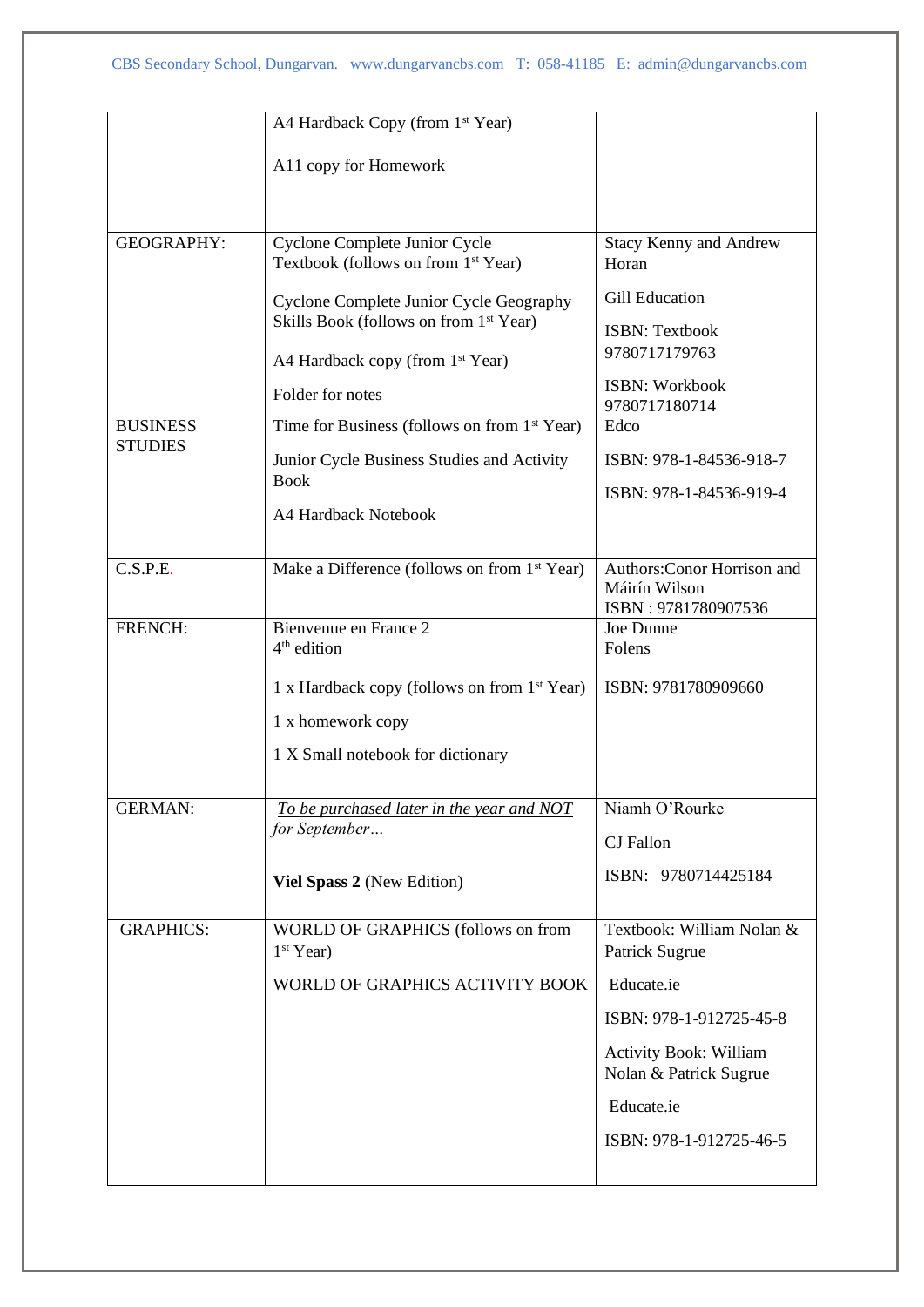|                               | Retain equipment from 1st Year: T-Square,<br>$45^{\circ}$ & 60° set squares, protractor, eraser,<br>pencil sharpener, compass, A3 Folder for<br>drawings. Pencils 4H and 2H. Masking Tape |                                          |
|-------------------------------|-------------------------------------------------------------------------------------------------------------------------------------------------------------------------------------------|------------------------------------------|
| <b>APPLIED</b><br>TECHNOLOGY: | As From 1st Year:                                                                                                                                                                         | Author: Gráinne Enright                  |
|                               | Junior Certificate Technology<br>$\epsilon$ 40 for Technology Material Payable to the<br>Office                                                                                           | Publisher: Folens<br>ISBN: 1-84131-705-5 |
|                               | A Ring Binder Folder with Plastic Pockets<br>for Class Notes                                                                                                                              |                                          |
|                               | 30 cm Ruler, 2H and 2B pencil, eraser, pencil<br>sharpener,                                                                                                                               |                                          |
|                               | compass                                                                                                                                                                                   |                                          |
| <b>SPHE</b>                   | Health and Wellbeing SPHE 2<br>Folder from First year<br>40 page copy                                                                                                                     | Edco/9781845367732                       |
| <b>Religious Studies</b>      | <b>Soul Seekers</b>                                                                                                                                                                       | Veritas<br>Product Code: 210001422       |
| <b>MUSIC</b>                  | Maestro Textbook and Composition<br>Portfolio (follows on from 1 <sup>st</sup> Year)                                                                                                      | Educate.ie<br>ISBN: 9781913698317        |
|                               | <b>Hardback Copy</b>                                                                                                                                                                      |                                          |
|                               | Manuscript Copy A4                                                                                                                                                                        |                                          |
| <b>ART</b>                    | Textbook/workbook: (follows on from 1st<br>Year)                                                                                                                                          | ISBN: 978-0-7171-83968                   |
|                               | Art Odyssey, A Junior Cycle Visual Art<br>Sketchpad.                                                                                                                                      |                                          |
|                               | 40 Euro (Payable to the Office)                                                                                                                                                           |                                          |
|                               | Student is responsible for topping up their<br>own Art pack, ensure you have the following<br>materials returning to school;                                                              |                                          |
|                               | Pencils HB/2B/4B/6B,                                                                                                                                                                      |                                          |
|                               | Pritt Stick and making tape,                                                                                                                                                              |                                          |
|                               | Colouring Pencils 24 Pack Crayola,                                                                                                                                                        |                                          |
|                               | Black fibre tip drawing pen,                                                                                                                                                              |                                          |
|                               | Topper, eraser, ruler, scissors,                                                                                                                                                          |                                          |